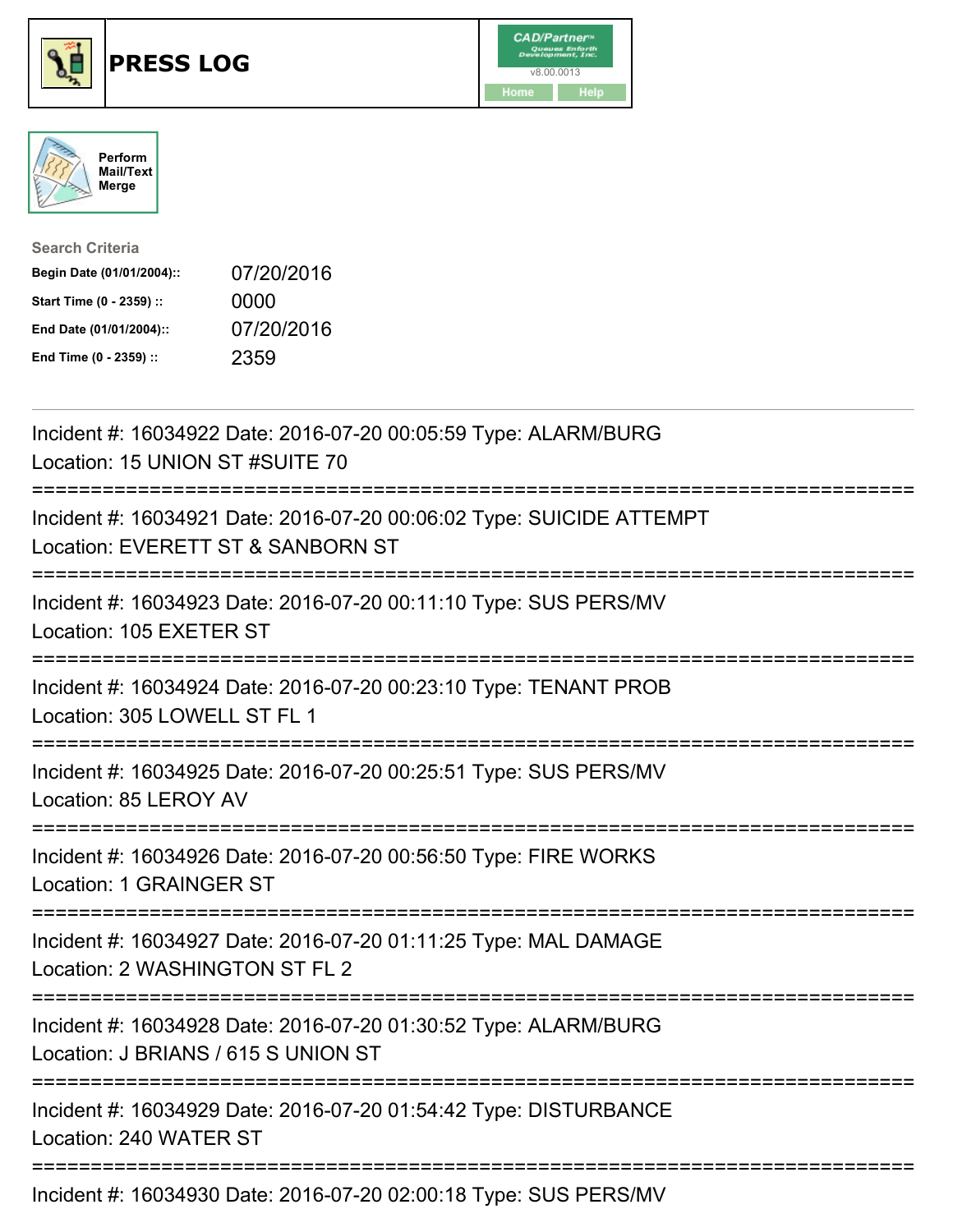| Location: 7 HOWE CT                                                                                                                  |
|--------------------------------------------------------------------------------------------------------------------------------------|
| Incident #: 16034931 Date: 2016-07-20 02:09:15 Type: BUILDING CHK<br>Location: 100 FRANKLIN ST                                       |
| Incident #: 16034932 Date: 2016-07-20 02:16:00 Type: SHOTS FIRED<br>Location: 240 WATER ST                                           |
| Incident #: 16034933 Date: 2016-07-20 02:46:55 Type: M/V STOP<br>Location: CANAL ST & MARSTON ST                                     |
| Incident #: 16034934 Date: 2016-07-20 02:49:46 Type: ALARM/BURG<br>Location: TOP DONUT / 123 LAWRENCE ST<br>======================== |
| Incident #: 16034935 Date: 2016-07-20 03:08:32 Type: BUILDING CHK<br>Location: BOYS AND GIRLS CLUB / 136 WATER ST                    |
| Incident #: 16034936 Date: 2016-07-20 03:14:26 Type: BUILDING CHK<br>Location: 50 S BROADWAY                                         |
| Incident #: 16034937 Date: 2016-07-20 03:14:58 Type: BUILDING CHK<br>Location: 183 LOWELL ST<br>================                     |
| Incident #: 16034938 Date: 2016-07-20 03:52:24 Type: B&E/MV/PAST<br>Location: 221 FARNHAM ST                                         |
| Incident #: 16034939 Date: 2016-07-20 04:18:11 Type: M/V STOP<br>Location: ACTON ST & BROADWAY                                       |
| Incident #: 16034940 Date: 2016-07-20 04:19:06 Type: M/V STOP<br>Location: LOWELL ST & MORTON ST                                     |
| Incident #: 16034941 Date: 2016-07-20 04:24:18 Type: BUILDING CHK<br>Location: PRIMOS LIQUOR / 450 HAVERHILL ST                      |
| ==========================<br>Incident #: 16034942 Date: 2016-07-20 04:26:15 Type: M/V STOP<br>Location: HAVERHILL ST & RAILROAD ST  |
| Incident #: 16034943 Date: 2016-07-20 04:32:24 Type: ALARM/BURG<br>Location: RESTURANT GUATEMALTECO / 647 BROADWAY                   |
| Incident #: 16034944 Date: 2016-07-20 05:07:57 Type: TRESPASSING                                                                     |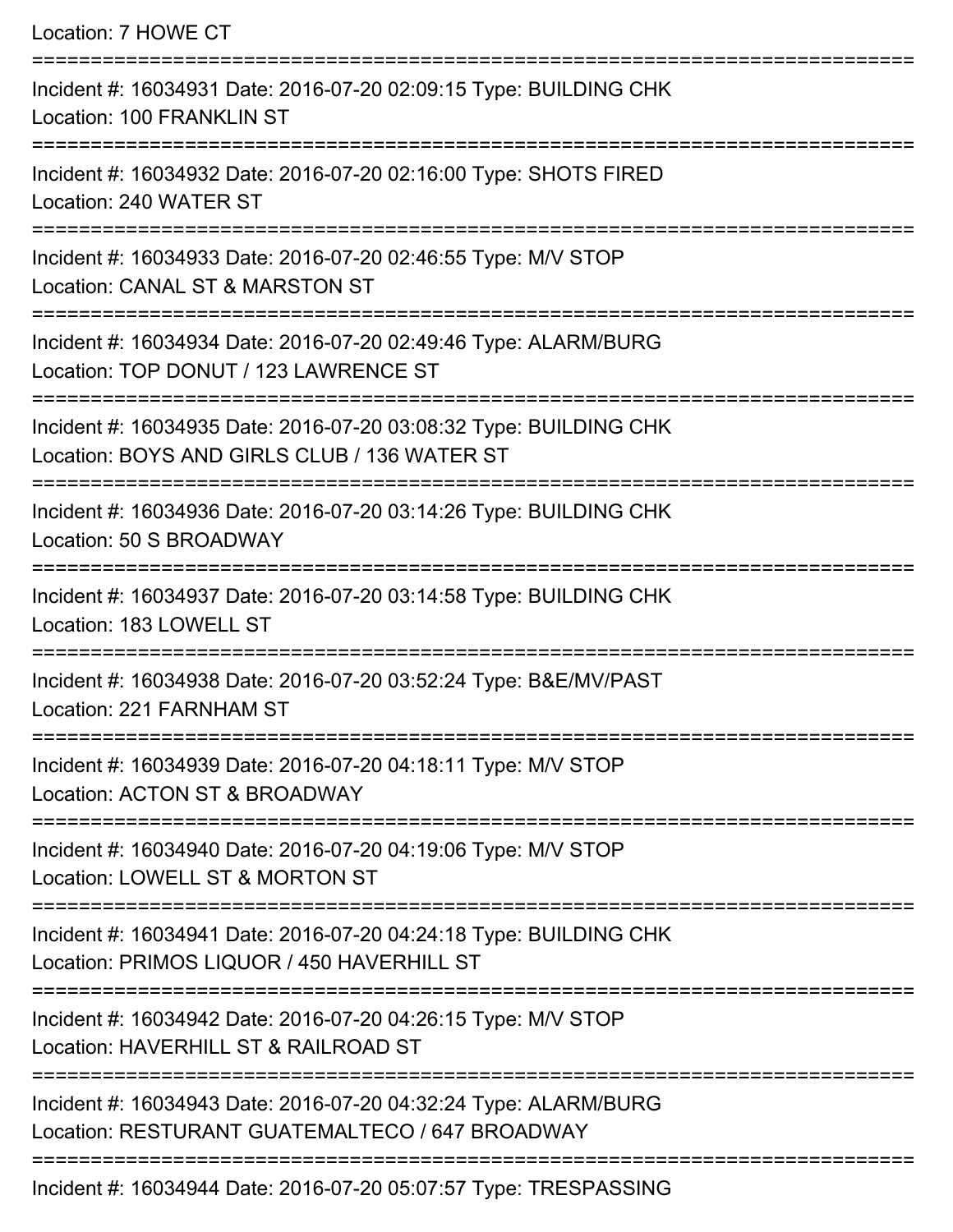| Incident #: 16034945 Date: 2016-07-20 06:02:00 Type: B&E/PROG<br>Location: 304 LOWELL ST                                           |
|------------------------------------------------------------------------------------------------------------------------------------|
| Incident #: 16034947 Date: 2016-07-20 06:06:32 Type: STOL/MV/PAS<br>Location: 4 INMAN ST                                           |
| Incident #: 16034946 Date: 2016-07-20 06:07:34 Type: SUS PERS/MV<br>Location: 25 HANCOCK ST                                        |
| Incident #: 16034948 Date: 2016-07-20 06:25:07 Type: AUTO ACC/NO PI<br>Location: ANDOVER ST & BEACON ST                            |
| Incident #: 16034949 Date: 2016-07-20 06:42:32 Type: MV/BLOCKING<br>Location: 23 WILMOT ST<br>==================================== |
| Incident #: 16034951 Date: 2016-07-20 07:10:32 Type: ANNOYING CALLS<br>Location: 7 MONMOUTH ST                                     |
| Incident #: 16034950 Date: 2016-07-20 07:12:48 Type: HOME INVASION<br>Location: 101 SHAWSHEEN RD #7                                |
| Incident #: 16034952 Date: 2016-07-20 07:21:48 Type: AUTO ACC/PED<br>Location: MERRIMACK ST & S UNION ST                           |
| Incident #: 16034953 Date: 2016-07-20 07:47:51 Type: WIRE DOWN<br>Location: TARBOX SCHOOL / 59 ALDER ST                            |
| Incident #: 16034954 Date: 2016-07-20 07:49:40 Type: CK WELL BEING<br>Location: 173 WALNUT ST                                      |
| Incident #: 16034955 Date: 2016-07-20 07:53:40 Type: NOTIFICATION<br>Location: 32 BROOK ST                                         |
| Incident #: 16034956 Date: 2016-07-20 08:21:10 Type: M/V STOP<br><b>Location: 265 MERRIMACK ST</b>                                 |
| Incident #: 16034957 Date: 2016-07-20 08:56:50 Type: ANIMAL COMPL<br><b>Location: SPRUCE ST</b>                                    |
| Incident #: 16034958 Date: 2016-07-20 08:59:29 Type: AUTO ACC/PI                                                                   |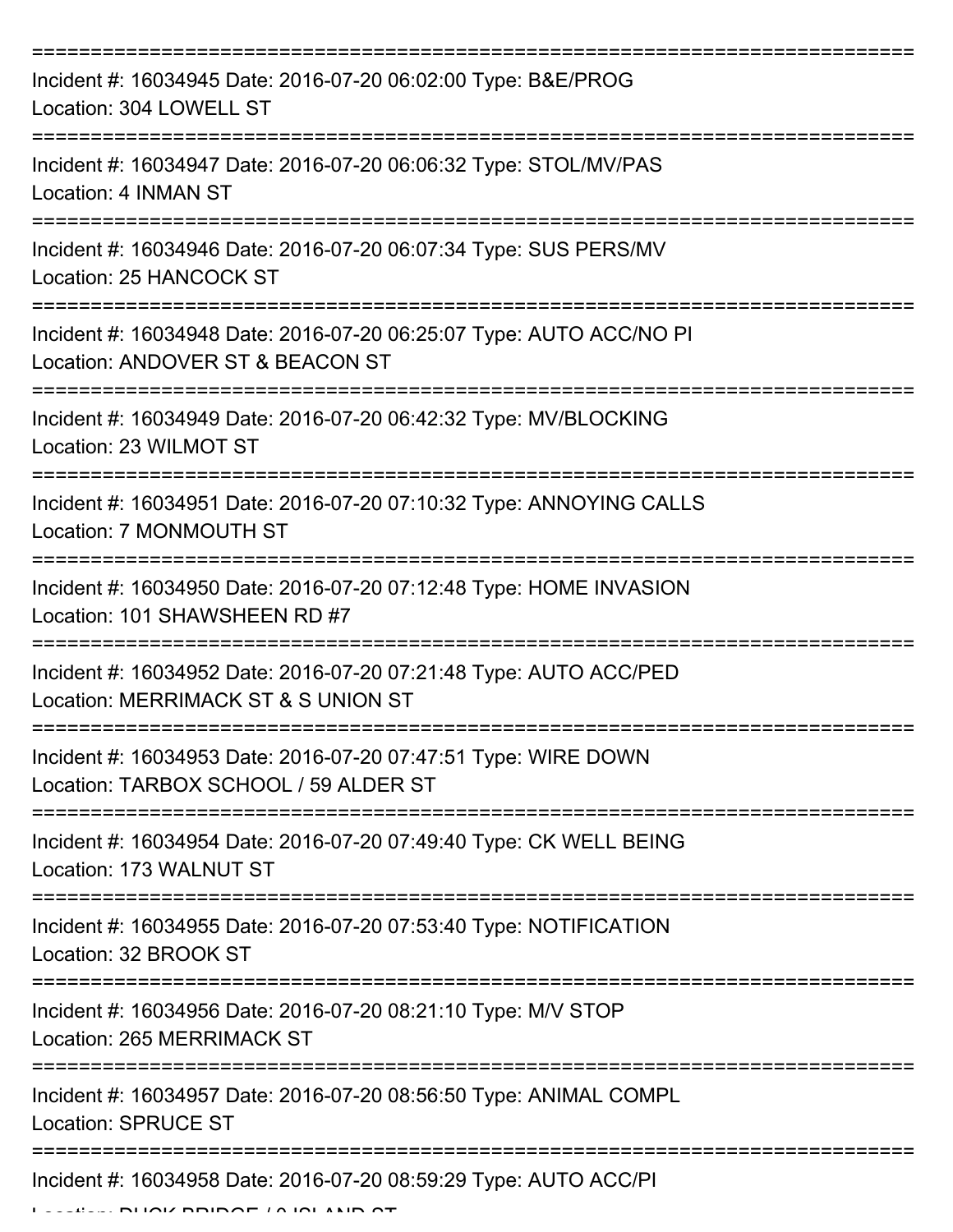| Incident #: 16034959 Date: 2016-07-20 09:25:19 Type: MV/BLOCKING<br><b>Location: 11 LAWRENCE ST</b>     |
|---------------------------------------------------------------------------------------------------------|
| Incident #: 16034960 Date: 2016-07-20 09:30:59 Type: M/V STOP<br>Location: GREENFIELD ST & OSGOOD ST    |
| Incident #: 16034961 Date: 2016-07-20 09:31:58 Type: KEEP PEACE<br>Location: 87 SUMMER ST               |
| Incident #: 16034962 Date: 2016-07-20 09:48:00 Type: WARRANT SERVE<br>Location: BROADWAY & COMMON ST    |
| Incident #: 16034963 Date: 2016-07-20 09:56:53 Type: M/V STOP<br>Location: 7 BROADWAY                   |
| Incident #: 16034964 Date: 2016-07-20 10:16:29 Type: M/V STOP<br>Location: 575 ESSEX ST                 |
| Incident #: 16034965 Date: 2016-07-20 10:26:14 Type: M/V STOP<br>Location: BROADWAY & CONCORD ST        |
| Incident #: 16034966 Date: 2016-07-20 10:45:47 Type: SHOPLIFTING<br>Location: 135 BROADWAY              |
| Incident #: 16034968 Date: 2016-07-20 10:52:59 Type: WARRANT SERVE<br>Location: 15 SPRINGFIELD ST       |
| Incident #: 16034967 Date: 2016-07-20 10:54:26 Type: HIT & RUN M/V<br>Location: 61 NESMITH ST           |
| Incident #: 16034970 Date: 2016-07-20 11:16:56 Type: DRUG VIO<br>Location: 17 WALNUT ST                 |
| Incident #: 16034969 Date: 2016-07-20 11:18:15 Type: DRUG VIO<br>Location: CENTRE ST & EXCHANGE ST      |
| Incident #: 16034971 Date: 2016-07-20 11:20:25 Type: WARRANT SERVE<br>Location: 259 ANDOVER ST FL 2NDFL |
| Incident #: 16034972 Date: 2016-07-20 11:24:43 Type: M/V STOP                                           |

Location: 20 MANICHESTED ST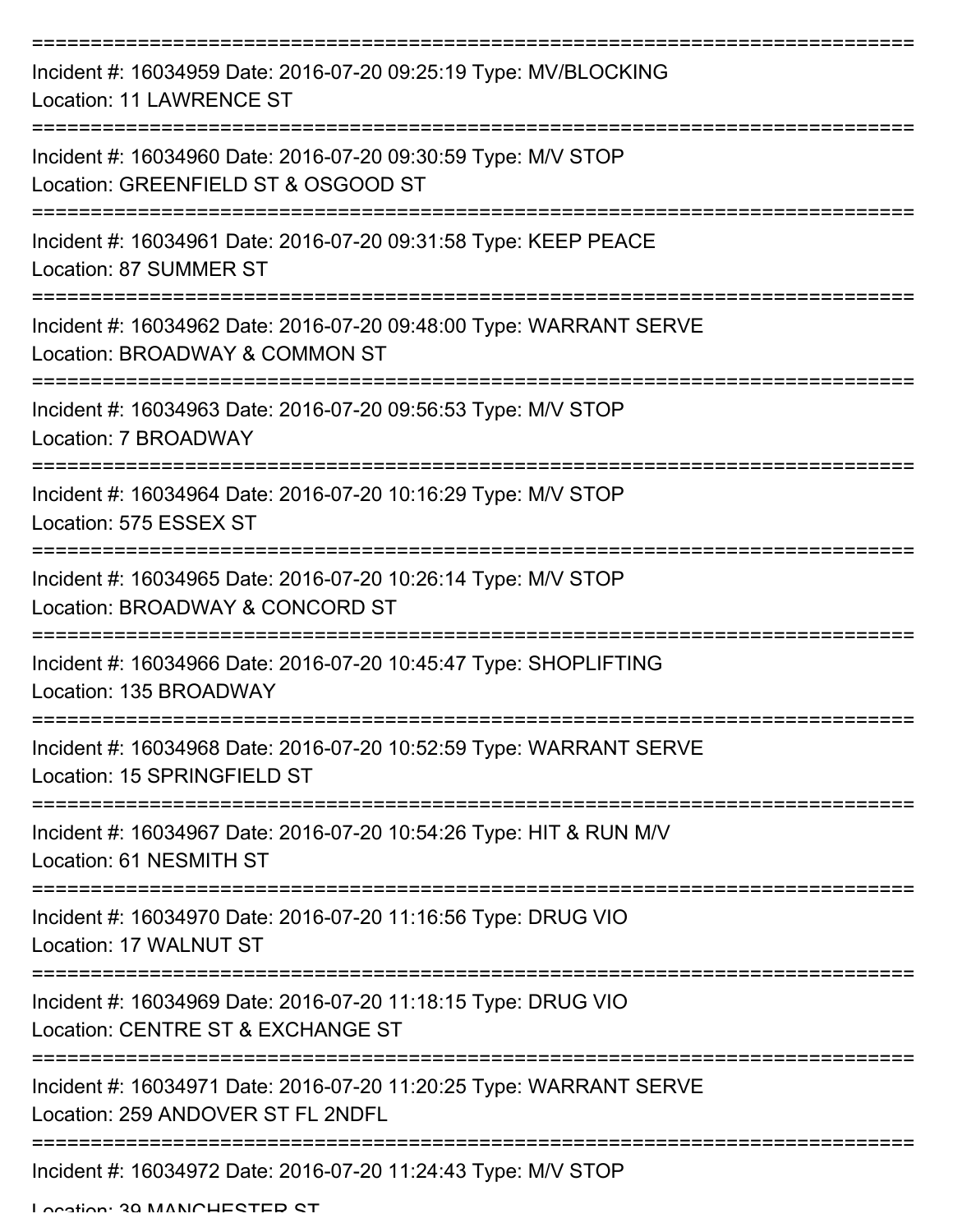| Incident #: 16034974 Date: 2016-07-20 11:25:22 Type: COURT DOC SERVE<br>Location: 163 PARK ST FL 2ND         |
|--------------------------------------------------------------------------------------------------------------|
| Incident #: 16034973 Date: 2016-07-20 11:30:11 Type: TOW/REPOSSED<br>Location: 52 BENNINGTON ST              |
| Incident #: 16034976 Date: 2016-07-20 11:36:52 Type: DRUG VIO<br>Location: BERKELEY ST & MONTGOMERY ST       |
| Incident #: 16034975 Date: 2016-07-20 11:43:22 Type: DOMESTIC/PROG<br>Location: 125 BENNINGTON ST FL 3RDFL   |
| Incident #: 16034977 Date: 2016-07-20 11:53:41 Type: ANIMAL COMPL<br>Location: 578 ESSEX ST                  |
| Incident #: 16034978 Date: 2016-07-20 12:06:10 Type: KEEP PEACE<br>Location: 9 FRONT ST                      |
| Incident #: 16034979 Date: 2016-07-20 12:10:49 Type: DRUG VIO<br>Location: 101 AMESBURY ST                   |
| Incident #: 16034980 Date: 2016-07-20 12:11:20 Type: TOW OF M/V<br>Location: 20 SALEM ST                     |
| Incident #: 16034981 Date: 2016-07-20 12:14:21 Type: KEEP PEACE<br>Location: 16 SHAWSHEEN CT<br>------------ |
| Incident #: 16034982 Date: 2016-07-20 12:24:43 Type: DRUG VIO<br>Location: BUNKERHILL ST & BUSWELL ST        |
| Incident #: 16034983 Date: 2016-07-20 12:28:02 Type: WARRANT SERVE<br>Location: 22 SPRINGFIELD ST            |
| Incident #: 16034984 Date: 2016-07-20 12:31:42 Type: GENERAL SERV<br>Location: 304 LOWELL ST                 |
| Incident #: 16034985 Date: 2016-07-20 12:46:35 Type: OFFICER ASSIS<br><b>Location: 2 KATHLEEN TER</b>        |
| Incident #: 16034986 Date: 2016-07-20 12:49:45 Type: AUTO ACC/NO PI<br>Location: E. HAVERHILL & FERRY        |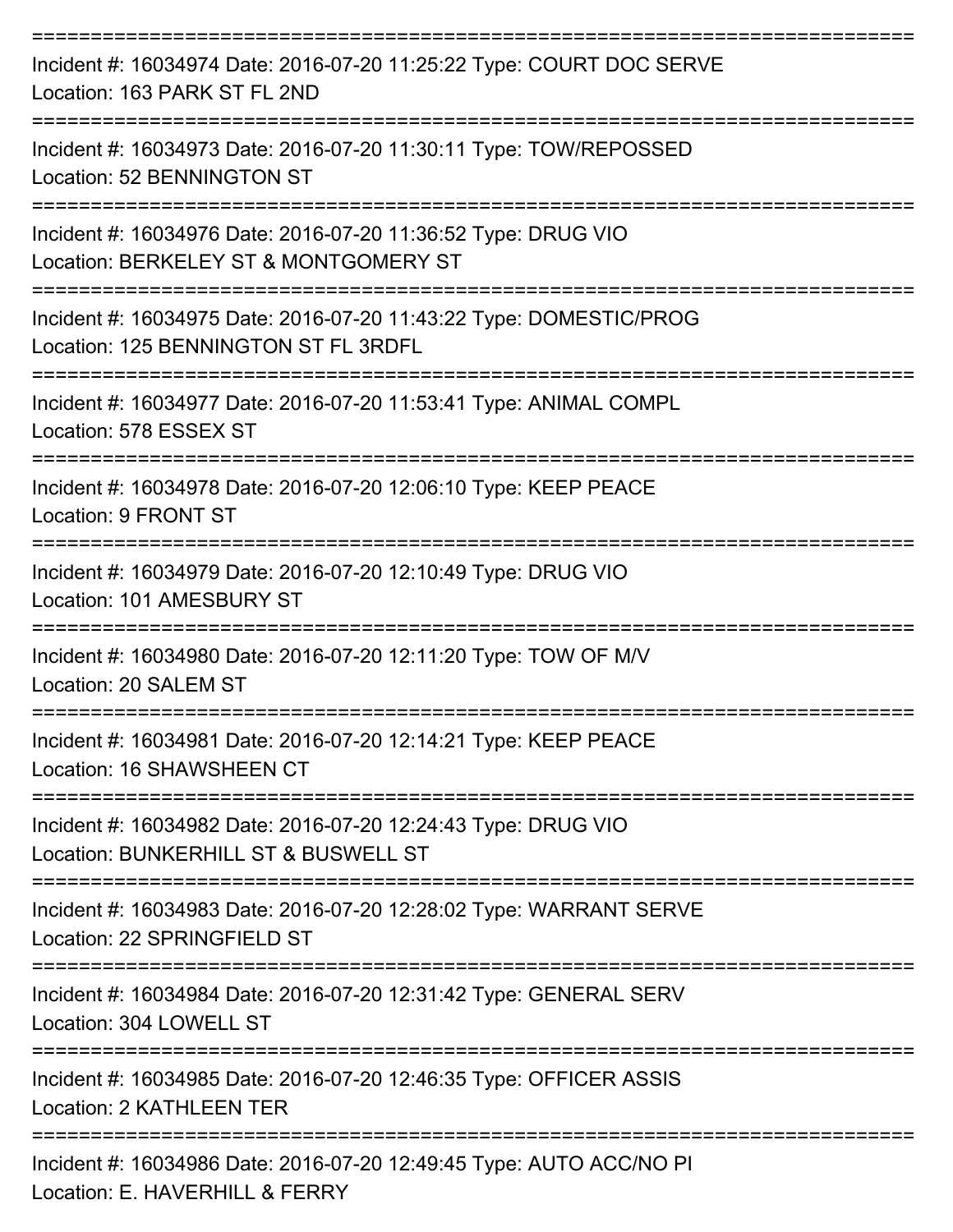| Incident #: 16034987 Date: 2016-07-20 12:58:26 Type: WARRANT SERVE<br><b>Location: 1 TREMONT ST</b>                                                                                 |
|-------------------------------------------------------------------------------------------------------------------------------------------------------------------------------------|
| :=============================<br>Incident #: 16034988 Date: 2016-07-20 13:13:04 Type: INVESTIGATION<br>Location: 111 LEXINGTON ST                                                  |
| Incident #: 16034989 Date: 2016-07-20 13:17:16 Type: HIT & RUN PED<br>Location: 485 S UNION ST                                                                                      |
| =============================<br>Incident #: 16034990 Date: 2016-07-20 13:23:14 Type: FIGHT<br>Location: 167 FERRY ST                                                               |
| Incident #: 16034991 Date: 2016-07-20 13:24:07 Type: COURT DOC SERVE<br>Location: 275 ANDOVER ST FL 3<br>==================================<br>;=================================== |
| Incident #: 16034992 Date: 2016-07-20 13:29:50 Type: ANIMAL COMPL<br>Location: 33 LYNN ST                                                                                           |
| Incident #: 16034993 Date: 2016-07-20 13:32:29 Type: INVESTIGATION<br>Location: 27 BOEHM ST                                                                                         |
| ===================================<br>Incident #: 16034994 Date: 2016-07-20 13:39:02 Type: DRUG VIO<br>Location: 380 ELM ST                                                        |
| Incident #: 16034995 Date: 2016-07-20 13:43:49 Type: ROBBERY ARMED<br>Location: 245 BAILEY ST                                                                                       |
| ==============================<br>Incident #: 16034996 Date: 2016-07-20 13:47:43 Type: DRUG VIO<br>Location: 177 MARKET ST                                                          |
| Incident #: 16034997 Date: 2016-07-20 14:00:17 Type: TRESPASSING<br>Location: 205 BROADWAY                                                                                          |
| Incident #: 16034998 Date: 2016-07-20 14:03:57 Type: HIT & RUN M/V<br>Location: BROADWAY TIRE INC / 456 BROADWAY                                                                    |
| Incident #: 16034999 Date: 2016-07-20 14:06:41 Type: DRUG VIO<br>Location: 61 FRANKLIN                                                                                              |
| Incident #: 16035000 Date: 2016-07-20 14:14:56 Type: TRESPASSING<br><b>Location: CONCORD ST</b>                                                                                     |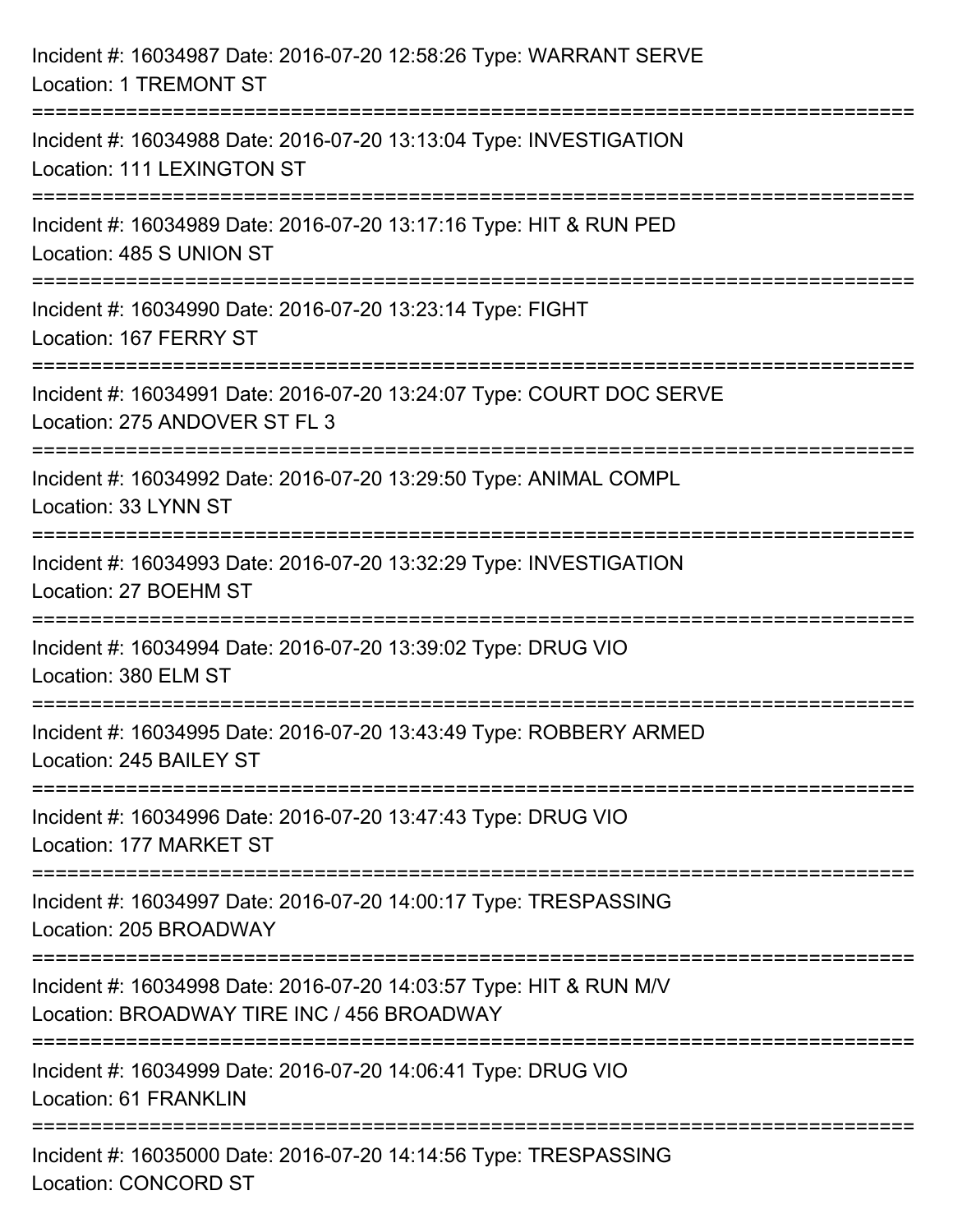| Incident #: 16035001 Date: 2016-07-20 14:21:07 Type: 209A/SERVE<br>Location: 90 LOWELL ST                                     |
|-------------------------------------------------------------------------------------------------------------------------------|
| Incident #: 16035002 Date: 2016-07-20 14:22:12 Type: 209A/SERVE<br>Location: 90 LOWELL ST                                     |
| Incident #: 16035003 Date: 2016-07-20 14:22:38 Type: DRUG VIO<br>Location: 136 BAILEY ST                                      |
| Incident #: 16035004 Date: 2016-07-20 14:23:15 Type: 209A/SERVE<br>Location: 90 LOWELL ST                                     |
| Incident #: 16035005 Date: 2016-07-20 14:24:04 Type: 209A/SERVE<br>Location: 10 HAVERHILL ST                                  |
| Incident #: 16035006 Date: 2016-07-20 14:24:49 Type: 209A/SERVE<br>Location: 90 LOWELL ST                                     |
| Incident #: 16035007 Date: 2016-07-20 14:25:59 Type: ANIMAL COMPL<br>Location: 33 LYNN ST<br>================================ |
| Incident #: 16035008 Date: 2016-07-20 14:29:29 Type: GENERAL SERV<br>Location: AMES ST & LOWELL ST                            |
| Incident #: 16035009 Date: 2016-07-20 14:34:17 Type: DRUG VIO<br>Location: RESERVOIR ST                                       |
| Incident #: 16035010 Date: 2016-07-20 14:39:11 Type: SEIZED PROP<br>Location: 202 BROADWAY                                    |
| Incident #: 16035011 Date: 2016-07-20 14:48:20 Type: STOL/MV/PAS<br>Location: 7 WILMOT ST                                     |
| Incident #: 16035012 Date: 2016-07-20 14:53:54 Type: 209A/SERVE<br>Location: 22 WASHINGTON ST                                 |
| Incident #: 16035013 Date: 2016-07-20 15:12:12 Type: SUS PERS/MV<br>Location: 35 BROMFIELD ST                                 |
| Incident #: 16035014 Date: 2016-07-20 15:15:23 Type: SUS PERS/MV<br>Location: 32 JUNIPER ST                                   |

===========================================================================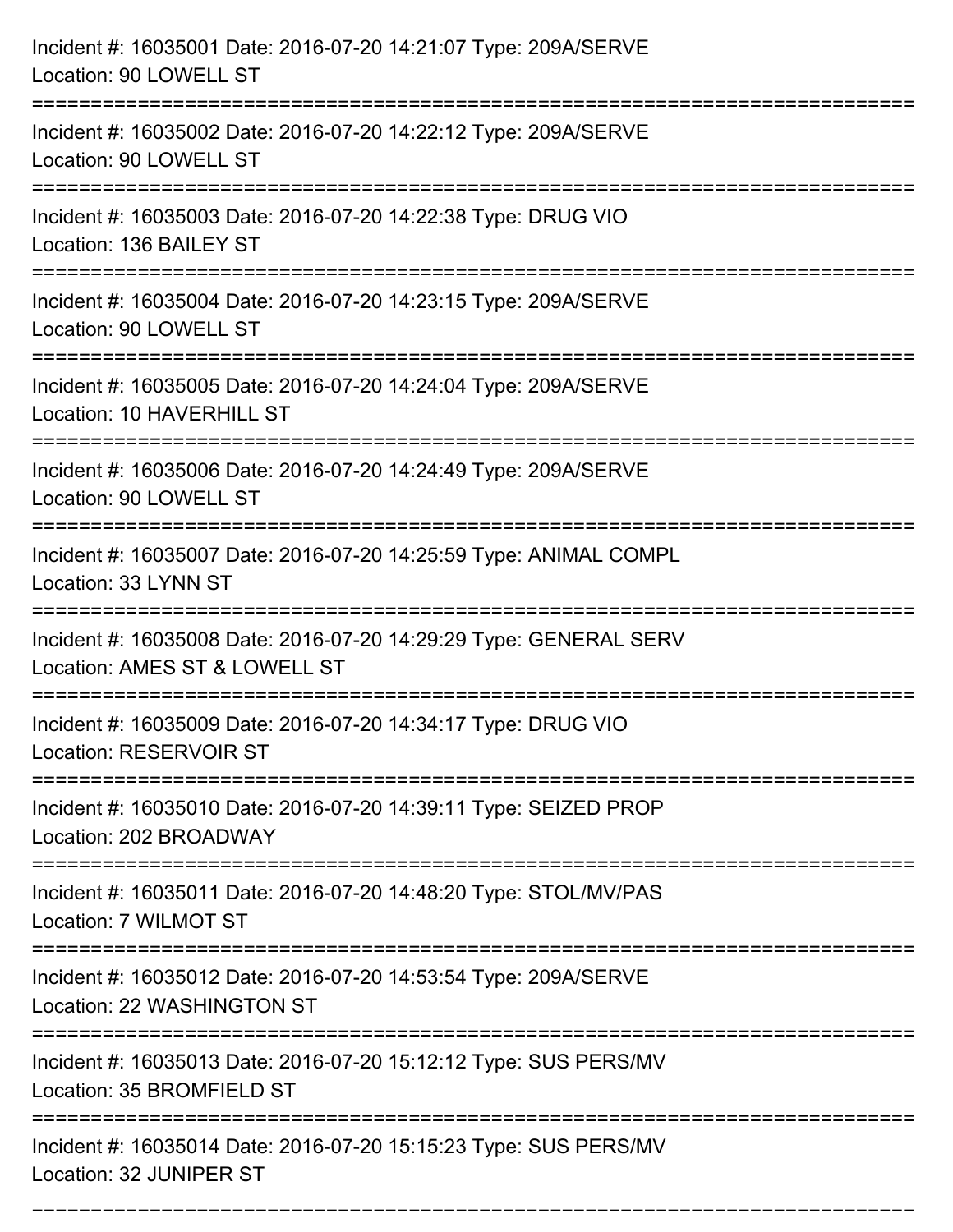| Incident #: 16035016 Date: 2016-07-20 15:35:20 Type: MAN DOWN<br>Location: 5 BERKELY<br>Incident #: 16035017 Date: 2016-07-20 15:37:44 Type: 209A/SERVE<br>Location: 29 WHITMAN ST<br>Incident #: 16035018 Date: 2016-07-20 15:39:49 Type: MAN DOWN<br>Location: 40 LAWRENCE ST<br>Incident #: 16035019 Date: 2016-07-20 15:46:12 Type: 209A/SERVE<br>Location: 90 LOWELL ST |
|------------------------------------------------------------------------------------------------------------------------------------------------------------------------------------------------------------------------------------------------------------------------------------------------------------------------------------------------------------------------------|
|                                                                                                                                                                                                                                                                                                                                                                              |
|                                                                                                                                                                                                                                                                                                                                                                              |
|                                                                                                                                                                                                                                                                                                                                                                              |
| -----------------------------                                                                                                                                                                                                                                                                                                                                                |
| Incident #: 16035020 Date: 2016-07-20 15:48:09 Type: 209A/SERVE<br>Location: 355 PARK ST FL 204                                                                                                                                                                                                                                                                              |
| Incident #: 16035021 Date: 2016-07-20 15:53:44 Type: DRUG VIO<br><b>Location: RIVERSIDE DR</b><br>============================                                                                                                                                                                                                                                               |
| Incident #: 16035022 Date: 2016-07-20 15:54:55 Type: DRUG VIO<br>Location: OLIVE AV                                                                                                                                                                                                                                                                                          |
| Incident #: 16035023 Date: 2016-07-20 16:07:24 Type: 209A/SERVE<br>Location: 8 MONMOUTH ST                                                                                                                                                                                                                                                                                   |
| ==================================<br>============================<br>Incident #: 16035024 Date: 2016-07-20 16:09:29 Type: 209A/SERVE<br>Location: 37 STORROW ST                                                                                                                                                                                                             |
| Incident #: 16035025 Date: 2016-07-20 16:24:11 Type: DRUG VIO<br>Location: 75 WARREN ST                                                                                                                                                                                                                                                                                      |
| Incident #: 16035026 Date: 2016-07-20 16:40:24 Type: M/V STOP<br>Location: E HAVERHILL ST & ELM ST                                                                                                                                                                                                                                                                           |
| Incident #: 16035027 Date: 2016-07-20 16:42:51 Type: M/V STOP<br>Location: ELM ST & NEWBURY ST                                                                                                                                                                                                                                                                               |
| Incident #: 16035028 Date: 2016-07-20 16:43:27 Type: M/V STOP<br>Location: E HAVERHILL ST & ELM ST                                                                                                                                                                                                                                                                           |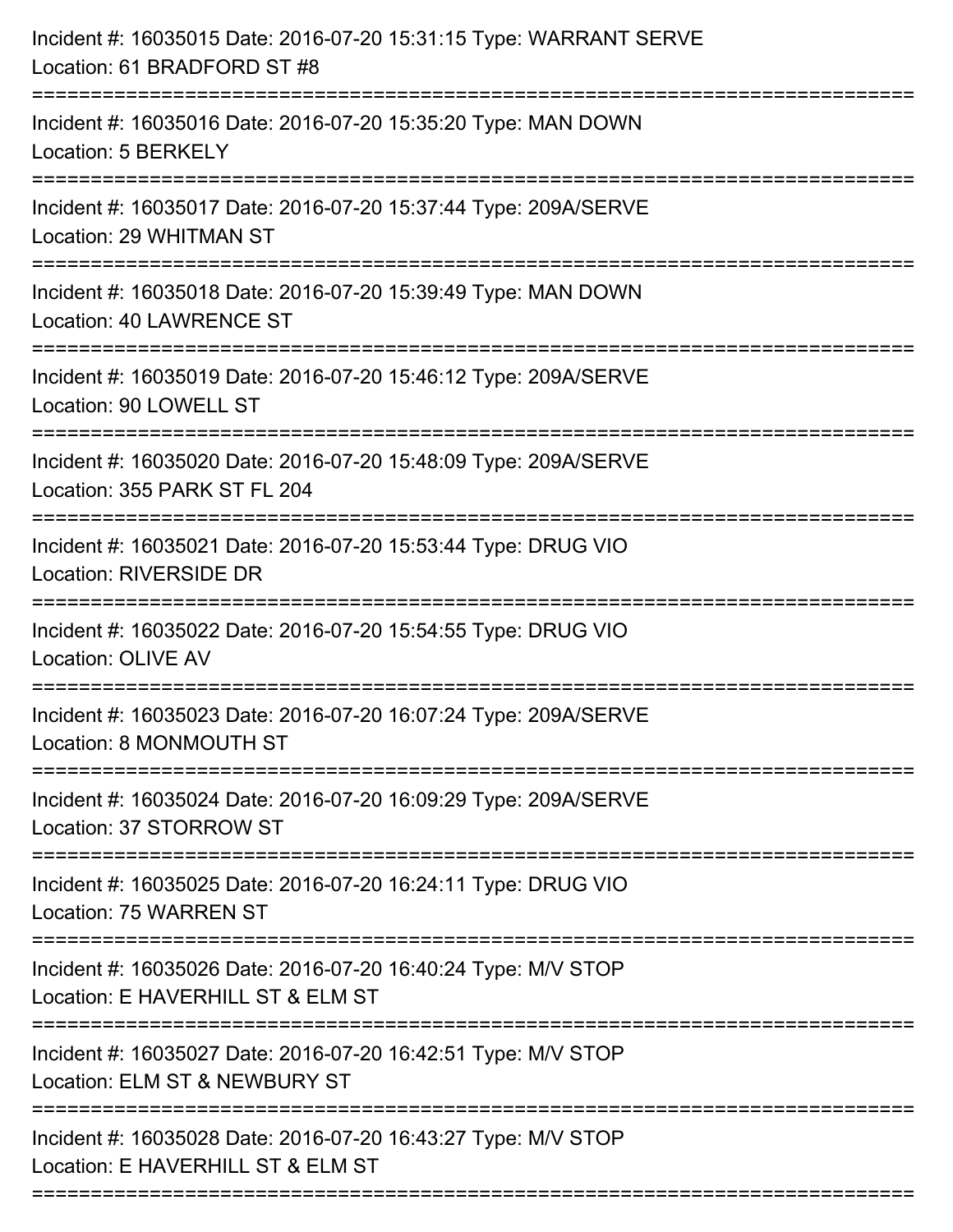Location: 29 BUTLER ST

| Incident #: 16035029 Date: 2016-07-20 16:46:28 Type: M/V STOP<br>Location: ELM ST & NEWBURY ST                         |
|------------------------------------------------------------------------------------------------------------------------|
| Incident #: 16035030 Date: 2016-07-20 16:47:47 Type: M/V STOP<br>Location: E HAVERHILL ST & ELM ST                     |
| Incident #: 16035032 Date: 2016-07-20 16:52:17 Type: HIT & RUN M/V<br>Location: 6 LAKE ST                              |
| Incident #: 16035033 Date: 2016-07-20 16:52:34 Type: A&B PAST<br>Location: 11 W KENNETH ST                             |
| Incident #: 16035034 Date: 2016-07-20 16:59:32 Type: LARCENY/MV/PAST<br>Location: 34 PARK ST #2                        |
| Incident #: 16035035 Date: 2016-07-20 17:14:39 Type: SUS PERS/MV<br>Location: 395 LOWELL ST                            |
| Incident #: 16035036 Date: 2016-07-20 17:41:31 Type: NOISE ORD<br><b>Location: MERRIMACK VIEW CT</b>                   |
| Incident #: 16035037 Date: 2016-07-20 17:43:50 Type: TOW/REPOSSED<br>Location: 55 ROLLINS ST                           |
| Incident #: 16035038 Date: 2016-07-20 17:46:54 Type: ALARM/BURG<br>Location: 1 RIVER POINTE WY                         |
| :=============<br>Incident #: 16035039 Date: 2016-07-20 17:47:45 Type: M/V STOP<br>Location: MERRIMACK ST & S BROADWAY |
| Incident #: 16035040 Date: 2016-07-20 17:49:33 Type: HIT & RUN M/V<br>Location: 369 WATER ST                           |
| Incident #: 16035041 Date: 2016-07-20 17:53:58 Type: SHOPLIFTING<br>Location: MARSHALLS / 73 WINTHROP AV               |
| Incident #: 16035042 Date: 2016-07-20 17:57:34 Type: DOMESTIC/PROG<br>Location: 22 NESMITH ST                          |
|                                                                                                                        |

Incident #: 16035043 Date: 2016 07 20 17:58:00 Type: M/V STOP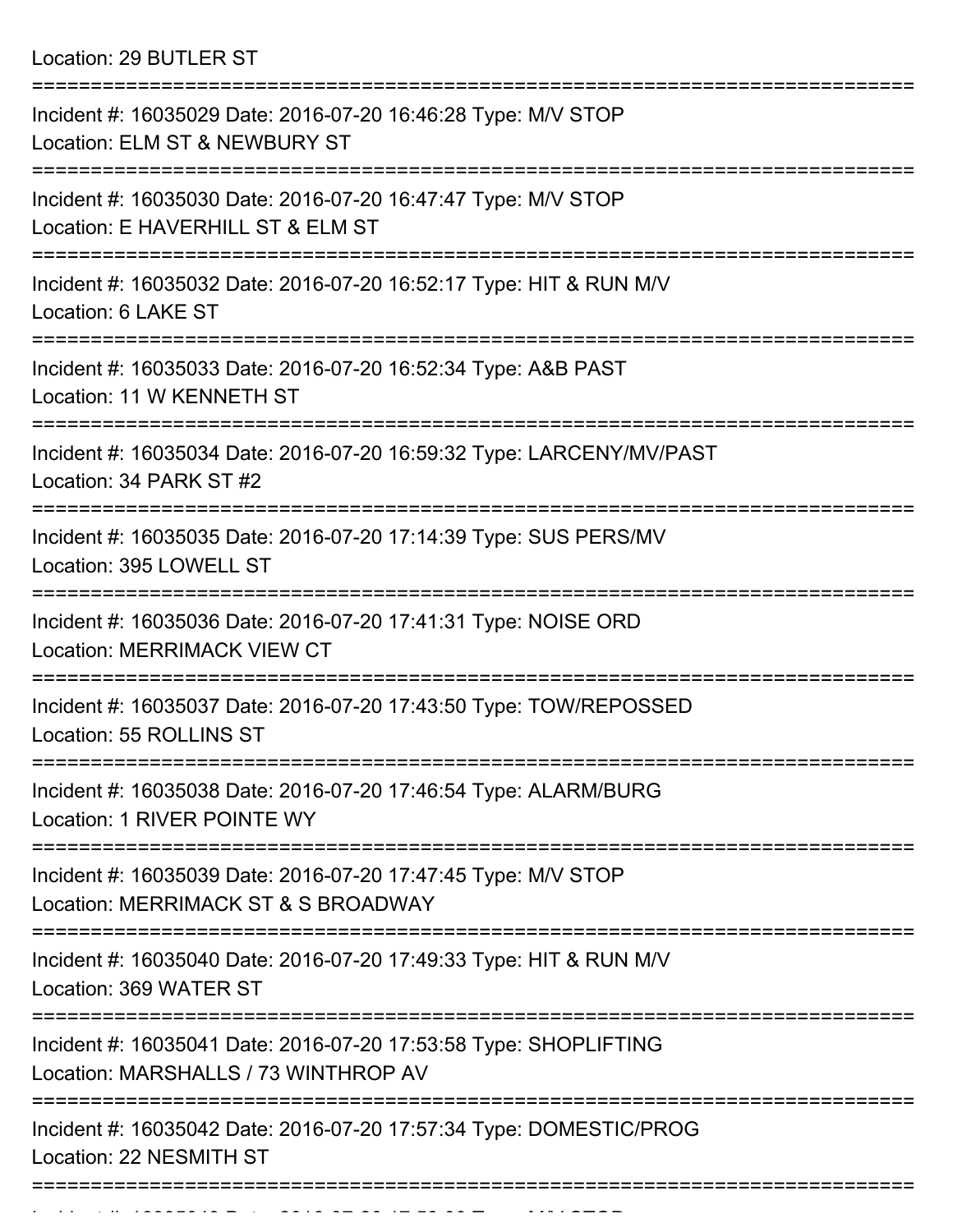Location: 700 ESSEX ST

| Incident #: 16035044 Date: 2016-07-20 17:58:20 Type: ALARM/BURG<br>Location: HAFFNER'S CORPORATE OFFICE / 2 INTERNATIONAL WY |
|------------------------------------------------------------------------------------------------------------------------------|
| Incident #: 16035045 Date: 2016-07-20 18:05:43 Type: COURT DOC SERVE<br>Location: 2 MONTGOMERY ST                            |
| Incident #: 16035046 Date: 2016-07-20 18:10:00 Type: COURT DOC SERVE<br>Location: 73 JACKSON ST                              |
| Incident #: 16035047 Date: 2016-07-20 18:15:05 Type: AUTO ACC/PI<br>Location: 220 S BROADWAY                                 |
| Incident #: 16035048 Date: 2016-07-20 18:16:51 Type: COURT DOC SERVE<br>Location: 38 ORCHARD ST                              |
| Incident #: 16035049 Date: 2016-07-20 18:24:44 Type: M/V STOP<br>Location: 700 ESSEX ST                                      |
| Incident #: 16035050 Date: 2016-07-20 18:26:45 Type: 911 HANG UP<br>Location: 317 HAMPSHIRE ST #D                            |
| Incident #: 16035051 Date: 2016-07-20 18:27:48 Type: COURT DOC SERVE<br>Location: 8 MONMOUTH ST                              |
| Incident #: 16035053 Date: 2016-07-20 18:32:09 Type: 209A/SERVE<br>Location: 90 LOWELL ST                                    |
| Incident #: 16035054 Date: 2016-07-20 18:32:48 Type: M/V STOP<br>Location: BROADWAY & LOWELL ST                              |
| Incident #: 16035052 Date: 2016-07-20 18:32:54 Type: AUTO ACC/NO PI<br>Location: BROADWAY & CANAL ST                         |
| Incident #: 16035055 Date: 2016-07-20 18:34:37 Type: M/V STOP<br>Location: 700 ESSEX ST                                      |
| Incident #: 16035056 Date: 2016-07-20 18:35:23 Type: M/V STOP<br>Location: 700 ESSEX ST                                      |
|                                                                                                                              |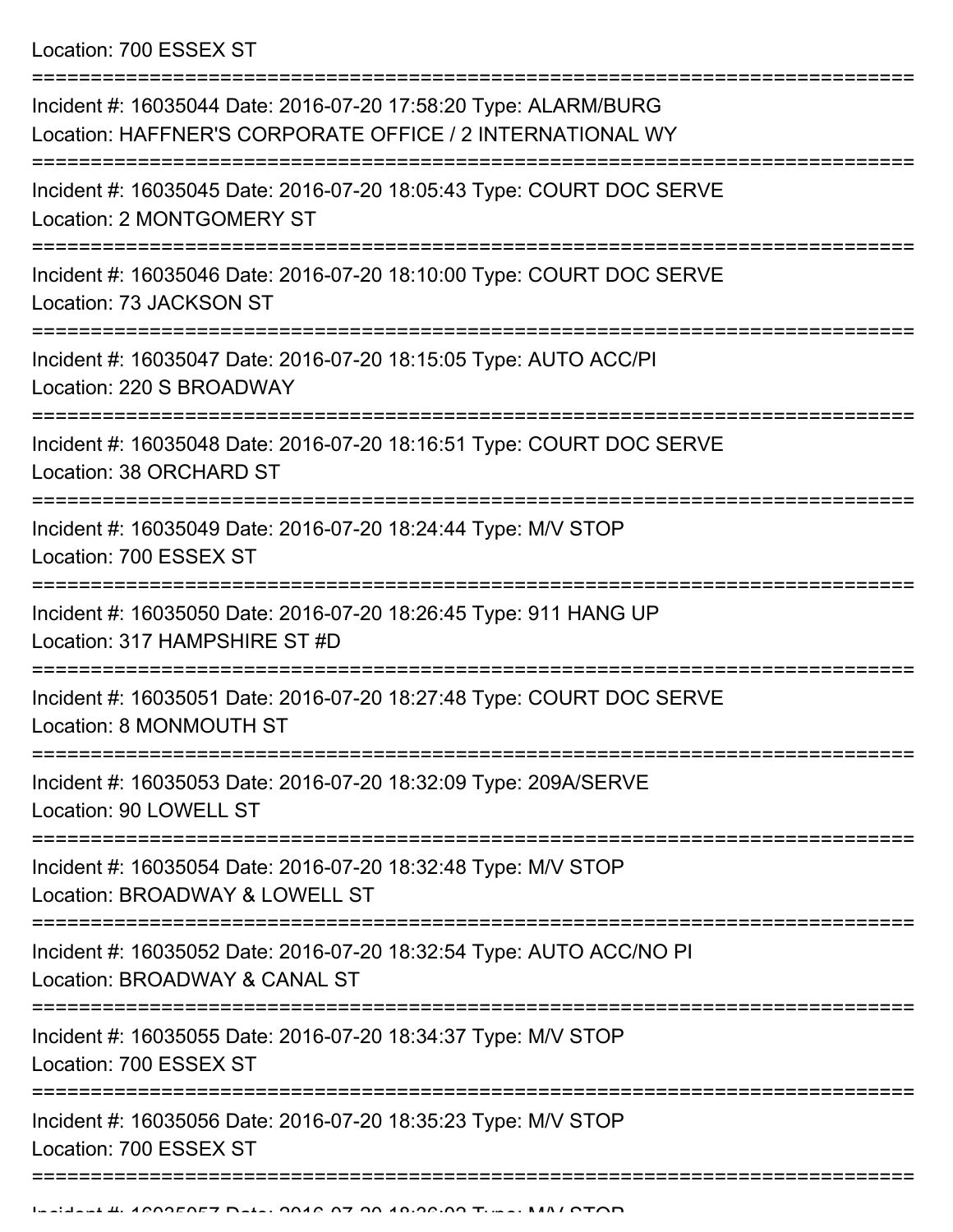| Location: 700 ESSEX ST                                                                                                          |
|---------------------------------------------------------------------------------------------------------------------------------|
| Incident #: 16035058 Date: 2016-07-20 18:36:45 Type: M/V STOP<br>Location: 700 ESSEX ST                                         |
| Incident #: 16035060 Date: 2016-07-20 18:37:05 Type: ALARM/BURG<br>Location: 25 MARSTON ST #104                                 |
| Incident #: 16035059 Date: 2016-07-20 18:37:45 Type: M/V STOP<br>Location: 700 ESSEX ST<br>:=================================== |
| Incident #: 16035061 Date: 2016-07-20 18:38:52 Type: M/V STOP<br>Location: 700 ESSEX ST                                         |
| Incident #: 16035062 Date: 2016-07-20 18:39:37 Type: M/V STOP<br>Location: 700 ESSEX ST                                         |
| Incident #: 16035063 Date: 2016-07-20 18:50:30 Type: KEEP PEACE<br>Location: 46 EVERETT ST                                      |
| Incident #: 16035064 Date: 2016-07-20 19:00:20 Type: MEDIC SUPPORT<br>Location: 46 S BOWDOIN ST                                 |
| Incident #: 16035065 Date: 2016-07-20 19:02:49 Type: DISTURBANCE<br>Location: 683 ESSEX ST #217                                 |
| Incident #: 16035066 Date: 2016-07-20 19:03:34 Type: ANIMAL COMPL<br>Location: CITIZENS BANK / 160 WINTHROP AV                  |
| Incident #: 16035067 Date: 2016-07-20 19:15:28 Type: LARCENY/ATTMEPT<br>Location: U-HAUL RENTAL / 375 BROADWAY                  |
| Incident #: 16035068 Date: 2016-07-20 19:40:22 Type: NOISE ORD<br>Location: 87 E HAVERHILL ST                                   |
| Incident #: 16035069 Date: 2016-07-20 19:40:24 Type: M/V STOP<br>Location: 73 WINTHROP AV                                       |
| Incident #: 16035070 Date: 2016-07-20 19:47:19 Type: TOW OF M/V<br>Location: 61 BENNINGTON ST                                   |
|                                                                                                                                 |

Incident #: 16035071 Date: 2016-07-20 19:57:44 Type: SUS PERS/MV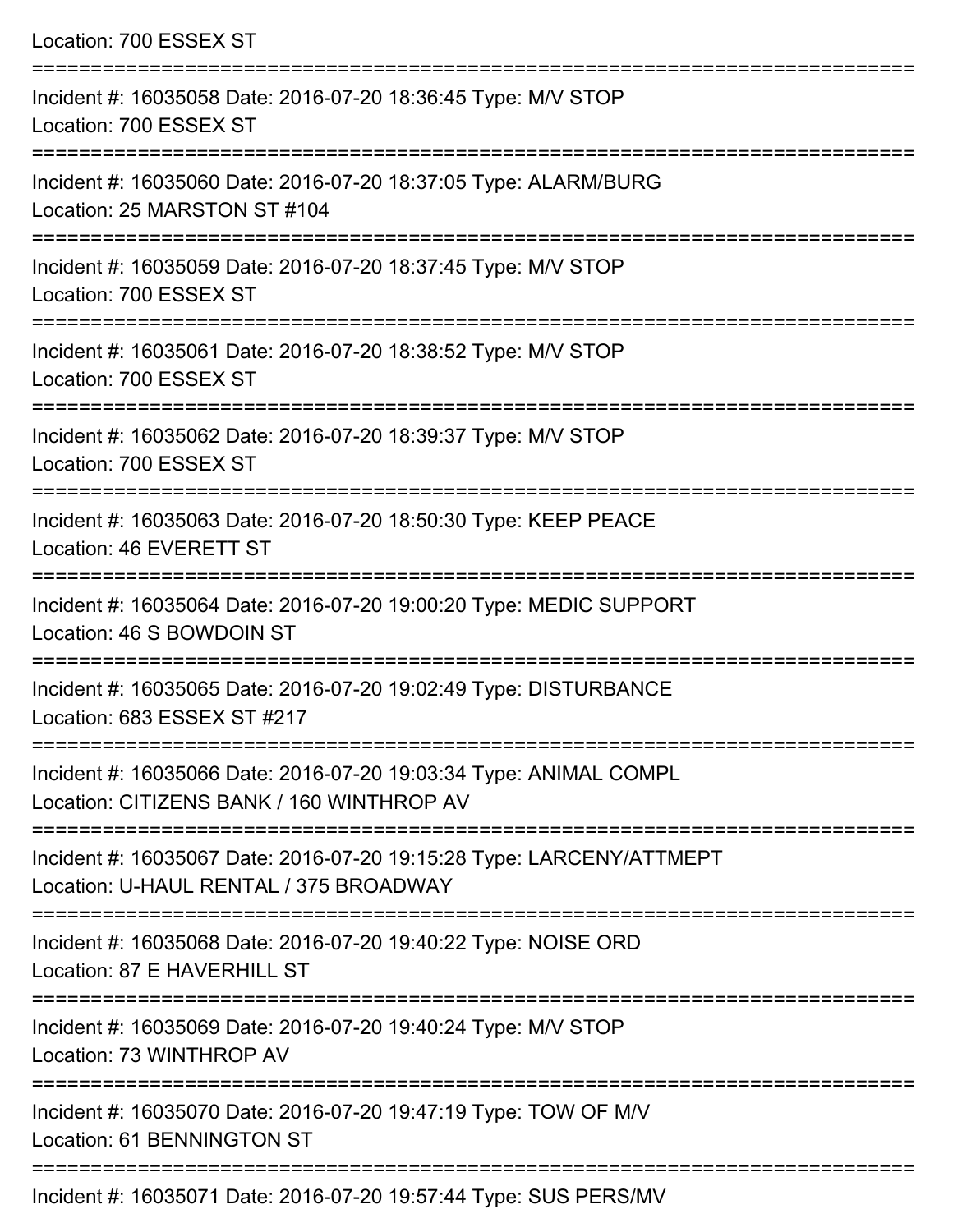| Incident #: 16035072 Date: 2016-07-20 20:08:39 Type: SUS PERS/MV<br>Location: 49 LENOX ST                               |
|-------------------------------------------------------------------------------------------------------------------------|
| Incident #: 16035073 Date: 2016-07-20 20:10:24 Type: DOMESTIC/PROG<br>Location: 4 BERNARD AV FL 1                       |
| Incident #: 16035074 Date: 2016-07-20 20:11:31 Type: NOISE ORD<br><b>Location: LINCOLN CT</b>                           |
| Incident #: 16035075 Date: 2016-07-20 20:21:15 Type: DISORDERLY<br>Location: HAFFNERS CAR WASH / 330 S BROADWAY         |
| -----------------<br>Incident #: 16035076 Date: 2016-07-20 20:21:24 Type: TENANT PROB<br>Location: 184 SARATOGA ST FL 1 |
| Incident #: 16035077 Date: 2016-07-20 20:23:53 Type: TRESPASSING<br>Location: 351 HAMPSHIRE ST                          |
| Incident #: 16035078 Date: 2016-07-20 20:35:08 Type: M/V STOP<br><b>Location: COMMON ST</b>                             |
| Incident #: 16035079 Date: 2016-07-20 21:06:43 Type: FIGHT<br>Location: 6 CRESCENT ST                                   |
| Incident #: 16035080 Date: 2016-07-20 21:12:02 Type: NOISE ORD<br>Location: 386 HAMPSHIRE ST                            |
| Incident #: 16035081 Date: 2016-07-20 21:28:45 Type: NOISE ORD<br>Location: 550 BROADWAY                                |
| Incident #: 16035082 Date: 2016-07-20 21:29:43 Type: NOISE ORD<br>Location: 30 RHINE ST                                 |
| Incident #: 16035083 Date: 2016-07-20 21:33:19 Type: DOMESTIC/PROG<br>Location: 294 JACKSON ST                          |
| Incident #: 16035084 Date: 2016-07-20 21:37:38 Type: RECOV/STOL/MV<br>Location: 10 FORDHAM RD                           |
| Incident #: 16035085 Date: 2016-07-20 21:49:54 Type: M/V STOP                                                           |